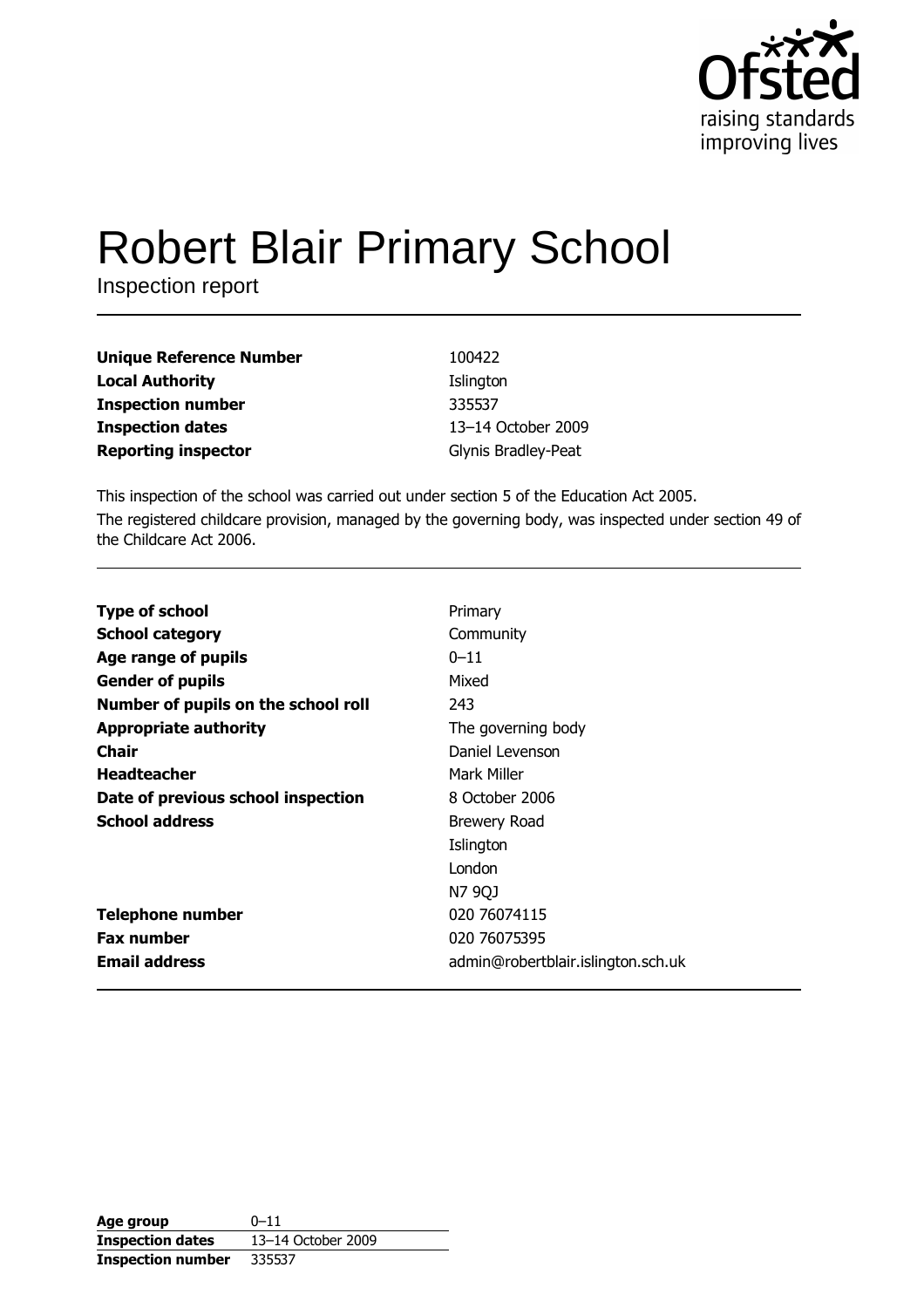Number of children on roll in the registered childcare provision Date of last inspection of registered childcare provision

Not previously inspected

The Office for Standards in Education, Children's Services and Skills (Ofsted) regulates and inspects to achieve excellence in the care of children and young people, and in education and skills for learners of all ages. It regulates and inspects childcare and children's social care, and inspects the Children and Family Court Advisory Support Service (Cafcass), schools, colleges, initial teacher training, work-based learning and skills training, adult and community learning, and education and training in prisons and other secure establishments. It rates council children's services, and inspects services for looked after children, safequarding and child protection.

Further copies of this report are obtainable from the school. Under the Education Act 2005, the school must provide a copy of this report free of charge to certain categories of people. A charge not exceeding the full cost of reproduction may be made for any other copies supplied.

If you would like a copy of this document in a different format, such as large print or Braille, please telephone 08456 404045, or email enquiries@ofsted.gov.uk.

You may copy all or parts of this document for non-commercial educational purposes, as long as you give details of the source and date of publication and do not alter the documentation in any way.

Royal Exchange Buildings St Ann's Square Manchester M2 7LA T: 08456 404045 Textphone: 0161 618 8524 E: enquiries@ofsted.gov.uk W: www.ofsted.gov.uk

© Crown copyright 2009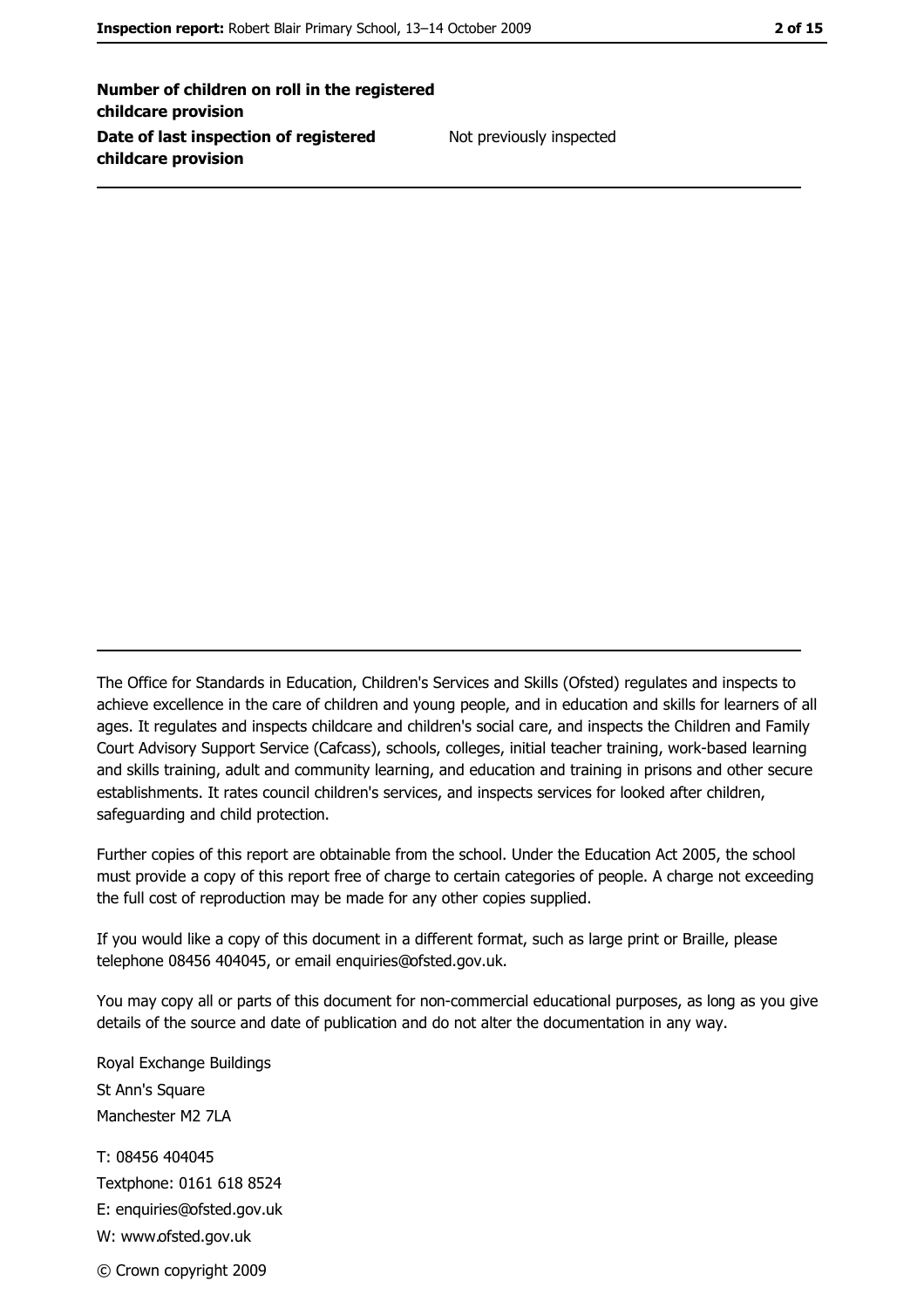# **Introduction**

This inspection was carried out by three additional inspectors. The inspectors visited 13 lessons, and held meetings with the headteacher, senior leadership team, teaching staff, governors and pupils. They observed the school's work, looked at documents including the school improvement plan, systems for tracking the pupils' progress, safequarding documentation and school policies; and analysed information from the parental questionnaires.

The inspection team reviewed many aspects of the school's work. It looked in detail at the following:

- what leaders and managers are doing to ensure that pupils' attainment by the end  $\blacksquare$ of Year 2 (Key Stage 1) continues to rise and that progress accelerates
- whether teaching is better for pupils in Years 3-6 (Key Stage 2) than in Years 1-2  $\blacksquare$ (Key Stage 2)
- what strategies the school is using to combat poor attendance and what impact  $\blacksquare$ these are having
- the strengths in the school's work

# Information about the school

Robert Blair Primary is an average-sized primary school. There is provision for the Early Years Foundation Stage in both Nursery and Reception classes. The school provides a Children's Centre and extended school services throughout the year, including childcare for nine babies and 12 toddlers, all-year wrap around care for 3 to 8 year olds and a term-time breakfast club and play centre for 5 to 11 year olds.

The proportion of pupils in receipt of free school meals is much higher than that usually found. The proportion of pupils from minority ethnic groups, and the number with English as an additional language, is also much higher than usually found. The number of pupils with special educational needs/and or disabilities is above average. The majority of these pupils have speech and language difficulties, developmental delay, attention & listening difficulties and behavioural and emotional difficulties. The percentage with a statement of special educational needs is very high. This is because the school has a Language and Communication Resource Base (LCR), serving the whole of London Borough of Islington for 28 children with specific speech, language and/or communication needs; this includes children on the autistic spectrum.

The school has gained the Healthy School award which reflects a commitment to promoting pupils' healthy lifestyles.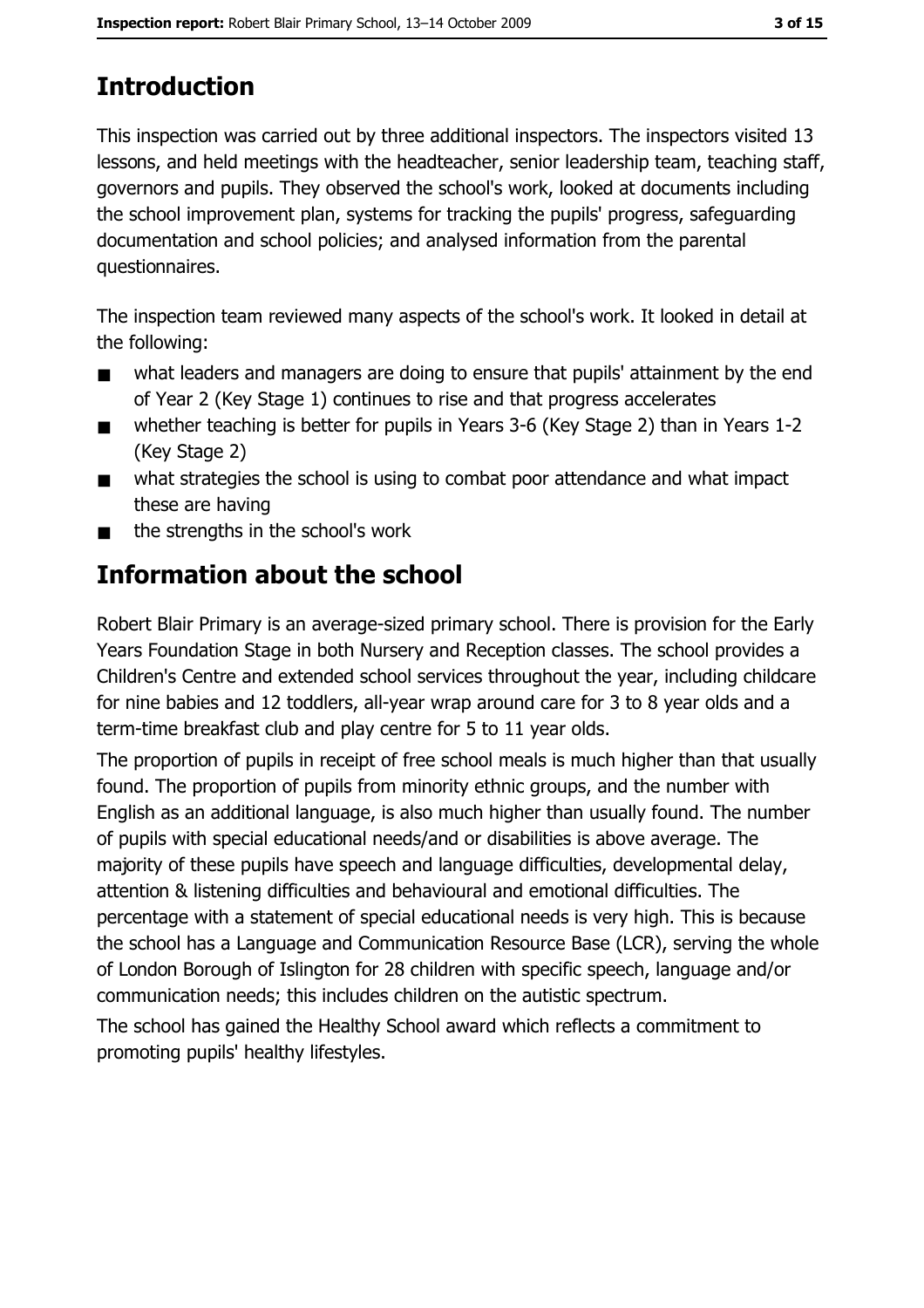# **Inspection judgements**

# Overall effectiveness: how good is the school?

### The school's capacity for sustained improvement

# **Main findings**

Robert Blair Primary is a good and improving school. The combined effect of strong leadership, accurate self-evaluation, improved teaching and outstanding care have played a major part in raising attainment and improving progress since the time of the previous inspection. Results in the 2009 national tests show marked improvements in both Years 2 and 6, continuing the rising trend. Attainment now meets national averages in both English and mathematics.

Overall, pupils make good progress, including those with special educational needs and/or disabilities, but the amount of progress made in each year group is sometimes uneven. There is accelerated progress evident in Years 5 and 6 in particular. The quality of teaching is good and improving as there is a growing proportion of good and outstanding teaching. Senior leaders monitor this aspect rigorously and there is no evidence to suggest that teaching is particularly better in Key Stage 2 than in Key Stage 1. Indeed, the best teaching seen during the inspection was in the Early Years Foundation Stage. Children receive a super start to their education which immediately tackles low levels of skills on entry to school in the Nursery. Together with the good curriculum, pupils experience interesting and stimulating learning experiences which promote their good progress and increasing attainment. Some of the art work in the school is of an exceptionally high standard.

Parents are clearly impressed with the work of the school and wrote many words of support and praise in the parent questionnaires. For example, 'So far I am very pleased with things. My child loves being at school, his teacher and mentor are fabulous at their jobs.' Another said: 'Our son loves school and we feel valued as members of the school community. No child is invisible at Robert Blair. That's what they get right!' This is most certainly the case and agrees with inspection evidence. Pupils receive outstanding care, guidance and support which is instrumental in ensuring that those pupils with particular difficulties, and sometimes substantial barriers to their learning, are able to move on successfully. Pupils and staff clearly enjoy school and again many positive comments on questionnaires are testament to the respect teachers have for their leaders.

Strong teamwork has contributed well towards raising standards because everyone in the school shares and aspires towards the same vision. Senior leaders monitor and evaluate their areas of responsibility exceptionally well, but middle managers new to the school have yet to fully develop their roles. Leaders have ensured that issues from the previous inspection have been tackled well. Mathematics, English and science results have improved alongside the quality of teaching. There is good capacity for further improvement. Governance is satisfactory but there is work to be done to ensure that governors are more able to evaluate the work of the school through gathering their own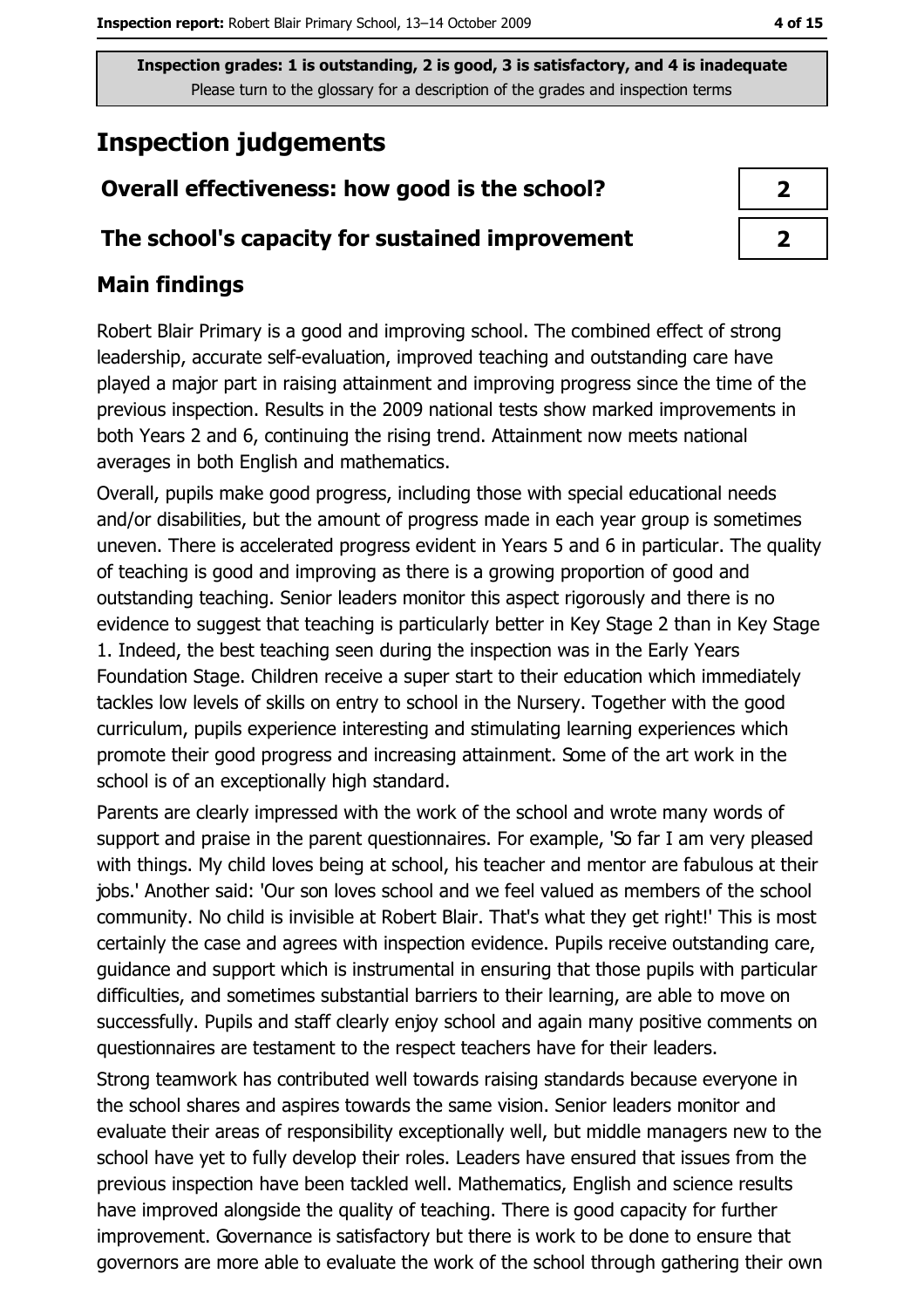first-hand evidence. Members of staff are well trained in aspects of child protection. Procedures to ensure the well-being, health and safety of pupils are good. The school promotes community cohesion satisfactorily, but it has yet to conduct a formal audit of its provision in the local area or rigorously monitor the impact of its work.

Levels of attendance at the school are not good enough. Despite the school's best efforts to reduce holidays taken during learning time, too many families persist in taking their children away from their learning time for extended periods. Clearly, when children are absent, they cannot learn and this adversely affects their achievement.

# What does the school need to do to improve further?

- Improve the impact of governance by:  $\blacksquare$ 
	- implementing a rigorous programme of training to ensure that governors are able to evaluate the work of the school more effectively
	- developing their ability to challenge the school so that they become more influential in determining its strategic direction.
- Improve attendance by:  $\blacksquare$ 
	- building upon the good links with parents to discourage holidays in children's learning time
	- working closely with external agencies to ensure that strategies used have maximum impact on attendance levels.
- Improve the effectiveness with which the school promotes community cohesion by:  $\blacksquare$ 
	- planning a set of actions to extend the school's outreach into the local area
	- monitoring the impact of these actions.

# **Outcomes for individuals and groups of pupils**

Pupils make good progress in many lessons. This is because their behaviour is good overall and they want to learn. Although pupils' responses are generally positive, there were some momentary lapses where this was not the case. Sometimes, they find difficulty working together and lose concentration which results in a lack of focus. Pupils know what they are expected to learn in lessons and clear targets identify the next steps in learning; this ensures good progress. They were keen to speak about how teachers set targets and how it helped them to learn better. Pupils whose first language is not English are provided with a rich array of visual experiences and resources which help them to learn, and teachers encourage spoken English. For example, in a mathematics lesson, there was a good focus on speaking and listening through partner talk and this was accompanied by visual resources used well to build a pictogram. These pupils and others with special educational needs and/or disabilities make as good progress as other groups.

Attainment is rising across the school and is now average by the end of Year 6. This trend of improvement is set to continue according to the school's own accurate tracking

 $\overline{2}$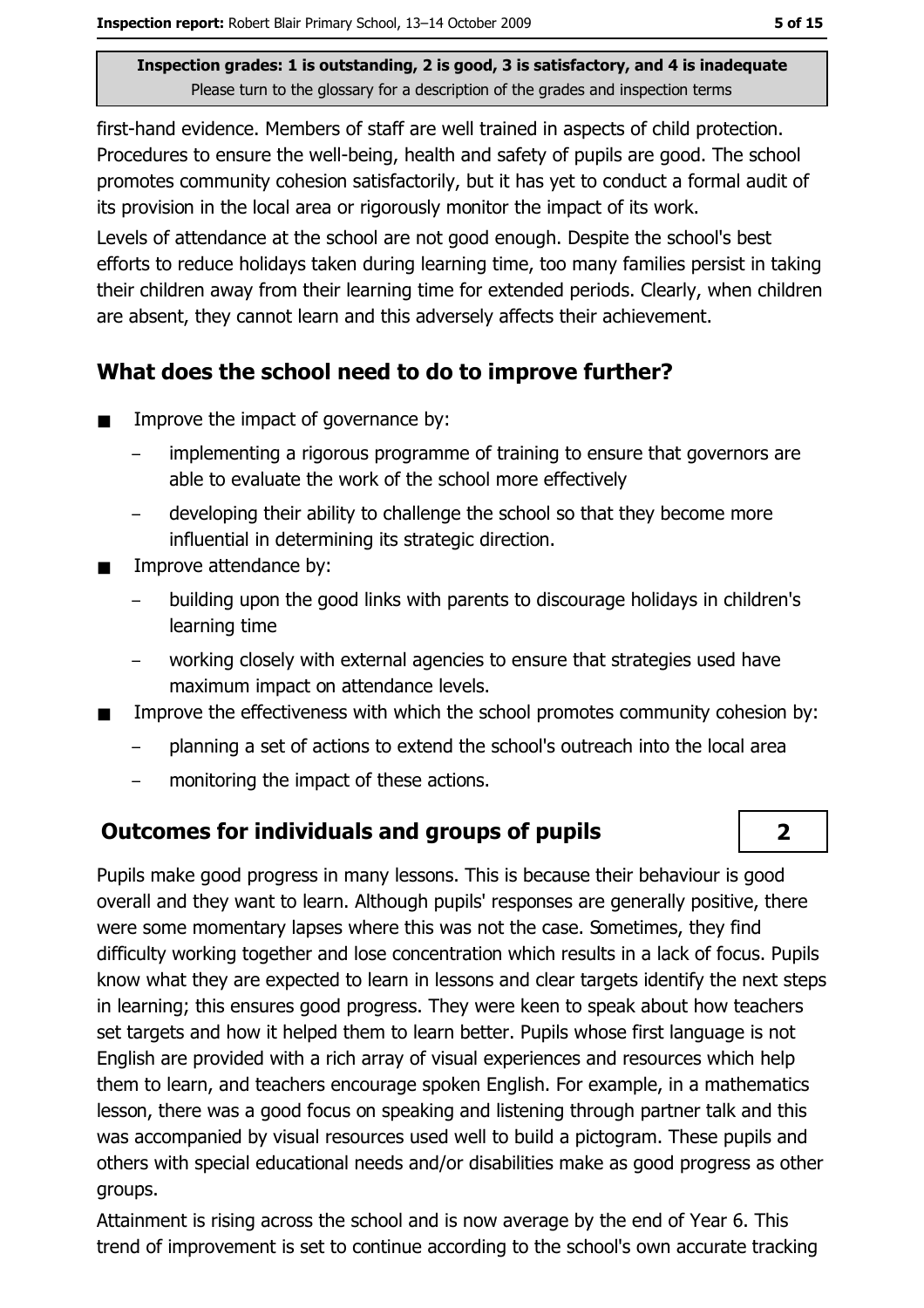data. After entering the Nursery with exceptionally low skills, pupils receive a good start to their education. However, despite this, relatively few reach national expectations by the time they enter Year 1. There is still ground to be made up. Because teaching and learning are good during Key Stage 1, pupils continue to catch up and they make good progress, which means that most reach the average level expected. However, their attainment is still below average overall by the end of Year 2 because not as many reach very high levels in their work. An excellent variety of extra intervention work during Key Stage 2, coupled with good teaching, ensures that gains in learning are good, resulting in average levels of attainment in 2009.

Pupils clearly know right from wrong and in the main treat each other with respect. Spiritual, moral, social and cultural education is good. Pupils have a good understanding about the importance of fitness and exercise and realise that healthy lifestyles encompass eating healthy foods. The annual 'Health Week' serves to challenge children, families and staff in their thinking about living healthy lifestyles. Pupils contribute well to the community by raising money for charity and they enjoy taking on extra responsibilities such as being school councillors. Although pupils acquire an average level of basic skills, including information and communication technology (ICT), low levels of attendance affect their future economic well-being.

| Pupils' achievement and the extent to which they enjoy their learning                                                     |                |  |
|---------------------------------------------------------------------------------------------------------------------------|----------------|--|
| Taking into account:<br>Pupils' attainment <sup>1</sup>                                                                   | 3              |  |
| The quality of pupils' learning and their progress                                                                        | 2              |  |
| The quality of learning for pupils with special educational needs and/or<br>disabilities and their progress               | 2              |  |
| The extent to which pupils feel safe                                                                                      | 2              |  |
| <b>Pupils' behaviour</b>                                                                                                  | 2              |  |
| The extent to which pupils adopt healthy lifestyles                                                                       | $\overline{2}$ |  |
| The extent to which pupils contribute to the school and wider community                                                   |                |  |
| The extent to which pupils develop workplace and other skills that will<br>contribute to their future economic well-being | 3              |  |
| Taking into account:                                                                                                      | 4              |  |
| Pupils' attendance <sup>1</sup>                                                                                           |                |  |
| The extent of pupils' spiritual, moral, social and cultural development                                                   |                |  |

These are the grades for pupils' outcomes

The grades for attainment and attendance are: 1 is high; 2 is above average; 3 is broadly average; and 4 is low.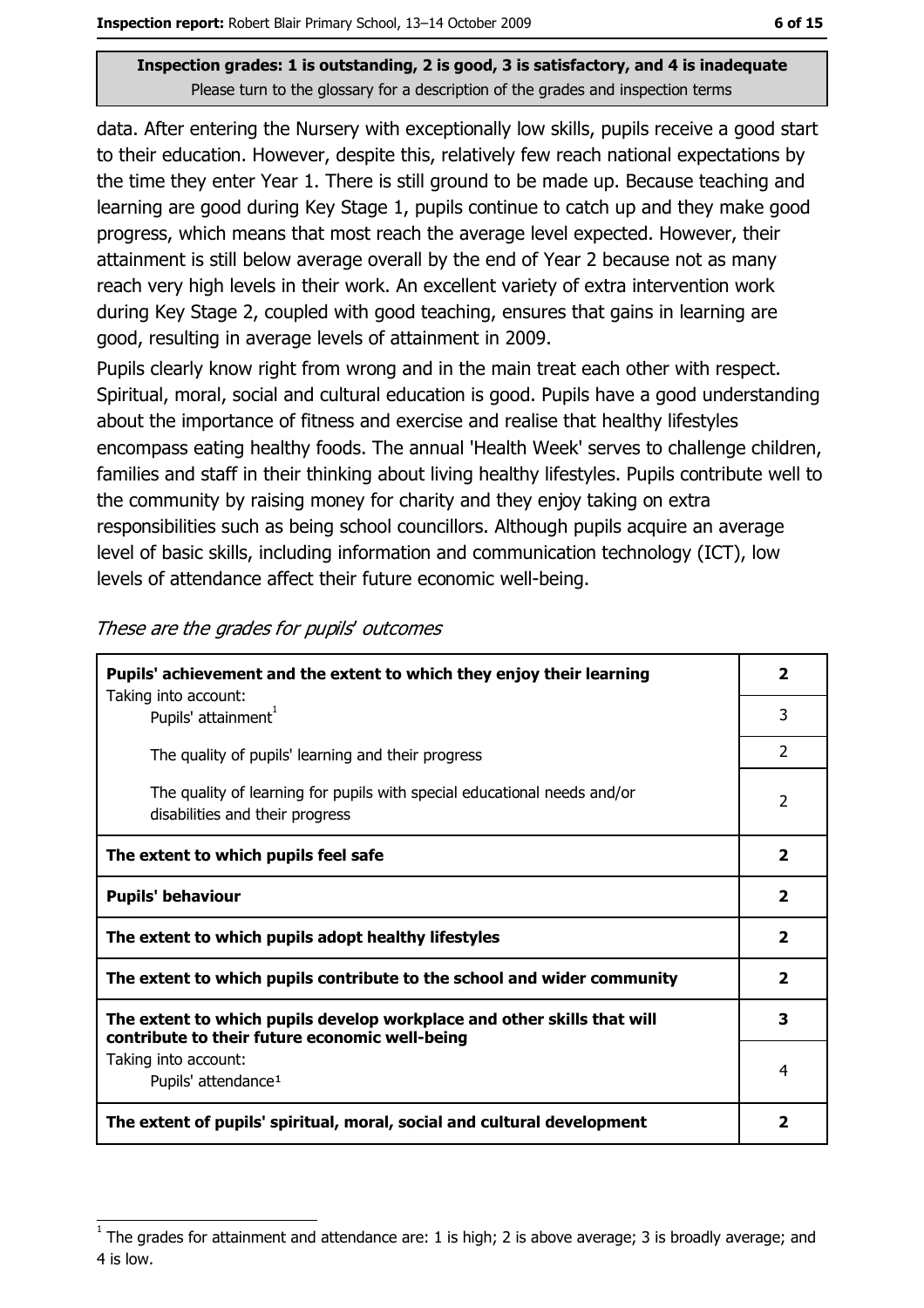### How effective is the provision?

Pupils are mostly given challenging things to do that are well matched to their abilities. As a result, they show high levels of confidence in learning new things. Occasionally, teachers did not plan activities to challenge more able pupils sufficiently. Teaching in the LCR is good and pupils are integrated into mainstream classes where appropriate. Those with speech and language difficulties, autism and those whose first language is not English are well taught and receive a good level of support. In the main, pupils have positive attitudes to their work and make good progress. Teachers model what they want pupils to do and so pupils learn well. For example, some pupils, whose first language was not English, were able to move on well with their learning because the teacher demonstrated addition in a highly visual way using dolls. Pupils have a good understanding of the targets they have been set. Teachers mark pupils' work well and ensure that their comments quide pupils towards improvement. Teachers use interactive whiteboards effectively to enhance learning. Teaching assistants are deployed well to ensure that those pupils who require particular support move on positively in their learning.

Pupils' art and design work shows real talent and is of very high quality. The school makes good use of art specialists and all pupils have the chance to work alongside an artist. There is an emphasis on pupils' personal, social and health development which contributes to pupils' positive attitudes and there is good provision for the learning of key skills, including ICT. The curriculum is well planned to promote group work and independent learning. Those pupils with special educational needs are taken into account, as are the requirements of pupils whose first language is not English. Themed weeks enable pupils to focus closely on aspects of the curriculum, for example 'International Week'. The curriculum is enriched by a good range of activities during and after school. Pupils really appreciate these opportunities and they are well attended. Educational visits are regular features that enhance learning.

Pupils' welfare and well-being are paramount at Robert Blair. Staff are allocated thoughtfully, according to their expertise, which ensures that pupils' progress and learning are the number one priority. Those vulnerable pupils who require particular help and support are catered for exceptionally well. This is because of the well-organised and utilised available external support. Those children in the registered childcare provision, including the Children's Centre, are also well cared for because of effective systems in place to safeguard their welfare.

These are the grades for the quality of provision

| The quality of teaching                                                                                    |  |
|------------------------------------------------------------------------------------------------------------|--|
| Taking into account:<br>The use of assessment to support learning                                          |  |
| The extent to which the curriculum meets pupils' needs, including, where<br>relevant, through partnerships |  |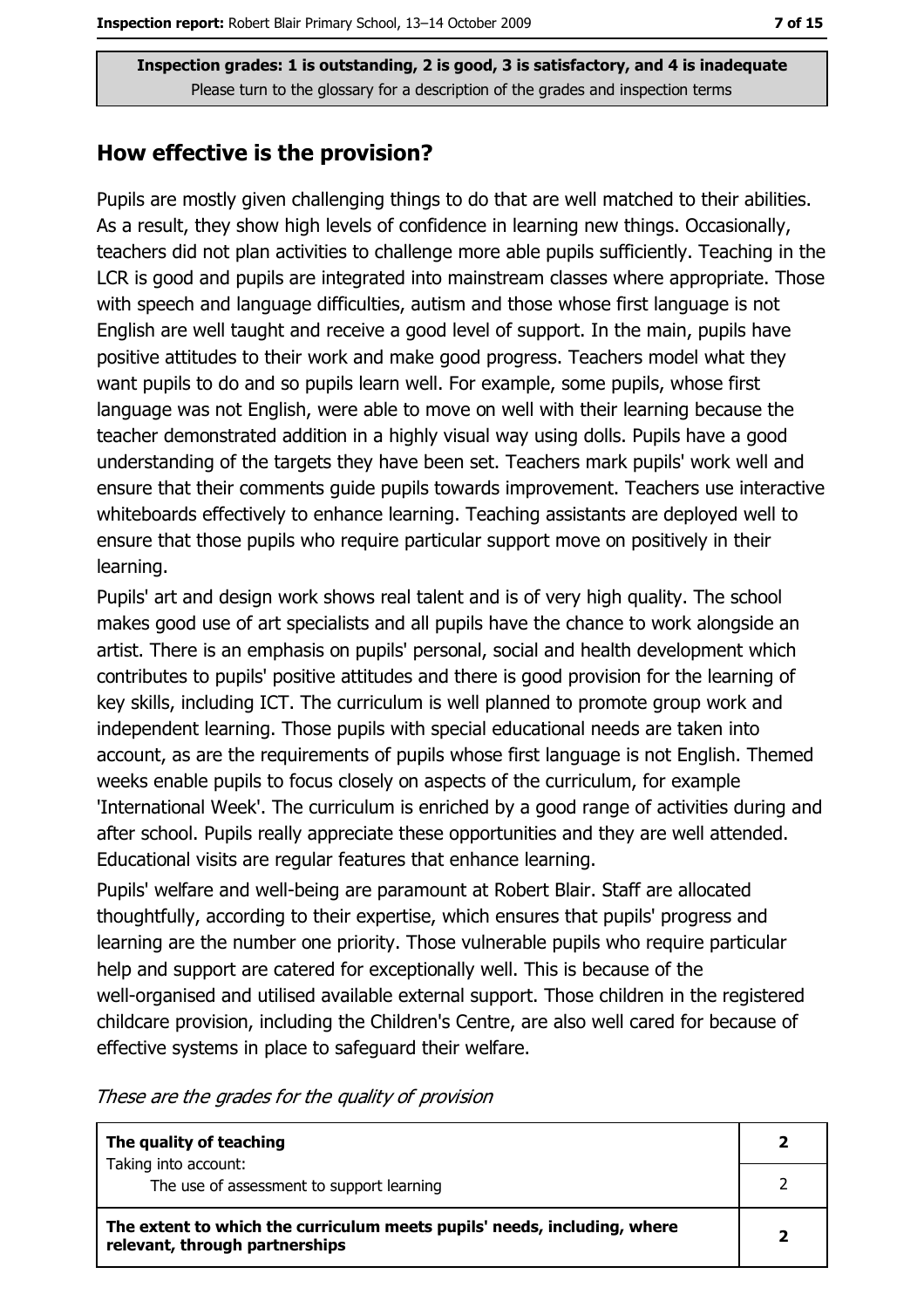#### The effectiveness of care, quidance and support

### How effective are leadership and management?

Senior leaders demonstrate a very strong drive and ambition to bring about improvement and so move the school along its path towards being outstanding in the future; this vision is clearly shared by all staff. The headteacher and the deputy headteacher both have a clear view of the quality of teaching and know what needs to be done to sharpen provision. This is because monitoring procedures are rigorous. Weak teaching has been tackled effectively with both support and challenge. Newly appointed and inexperienced teachers are supported well. Tracking of pupils' achievement over time is thorough and senior leaders analyse data carefully, identifying any dips. Teachers are proactive and ensure that sensible strategies and interventions are put into place to promote improvement. Pupils' achievement reflects the school's good promotion of equality. All pupils, including those with special educational needs and/or disabilities, benefit from the school's commitment to provide equal, stimulating opportunities for every child.

Governors know the school's main strengths and areas for development but they too readily accept what the headteacher tells them. For example, they have not independently investigated the school's performance data and are not clear what it shows. This does not enable them to formulate an independent view of how the school is doing in order to promote really high quality challenge.

Safeguarding requirements are met well. Engagement with parents is good. The school has developed a range of links within its local community and beyond, but there has not vet been a detailed audit of provision resulting in a clear policy for promoting community cohesion. Leaders evaluate the impact of links on the outcomes for the pupils in general terms and they know that this needs formalising more as part of their work to make community cohesion good in the future.

| The effectiveness of leadership and management in embedding ambition and<br>driving improvement                                                                     | 2 |
|---------------------------------------------------------------------------------------------------------------------------------------------------------------------|---|
| Taking into account:<br>The leadership and management of teaching and learning                                                                                      |   |
| The effectiveness of the governing body in challenging and supporting the<br>school so that weaknesses are tackled decisively and statutory responsibilities<br>met | 3 |
| The effectiveness of the school's engagement with parents and carers                                                                                                | 2 |
| The effectiveness of partnerships in promoting learning and well-being                                                                                              | 2 |
| The effectiveness with which the school promotes equality of opportunity and<br>tackles discrimination                                                              | 2 |
| The effectiveness of safeguarding procedures                                                                                                                        |   |

These are the grades for leadership and management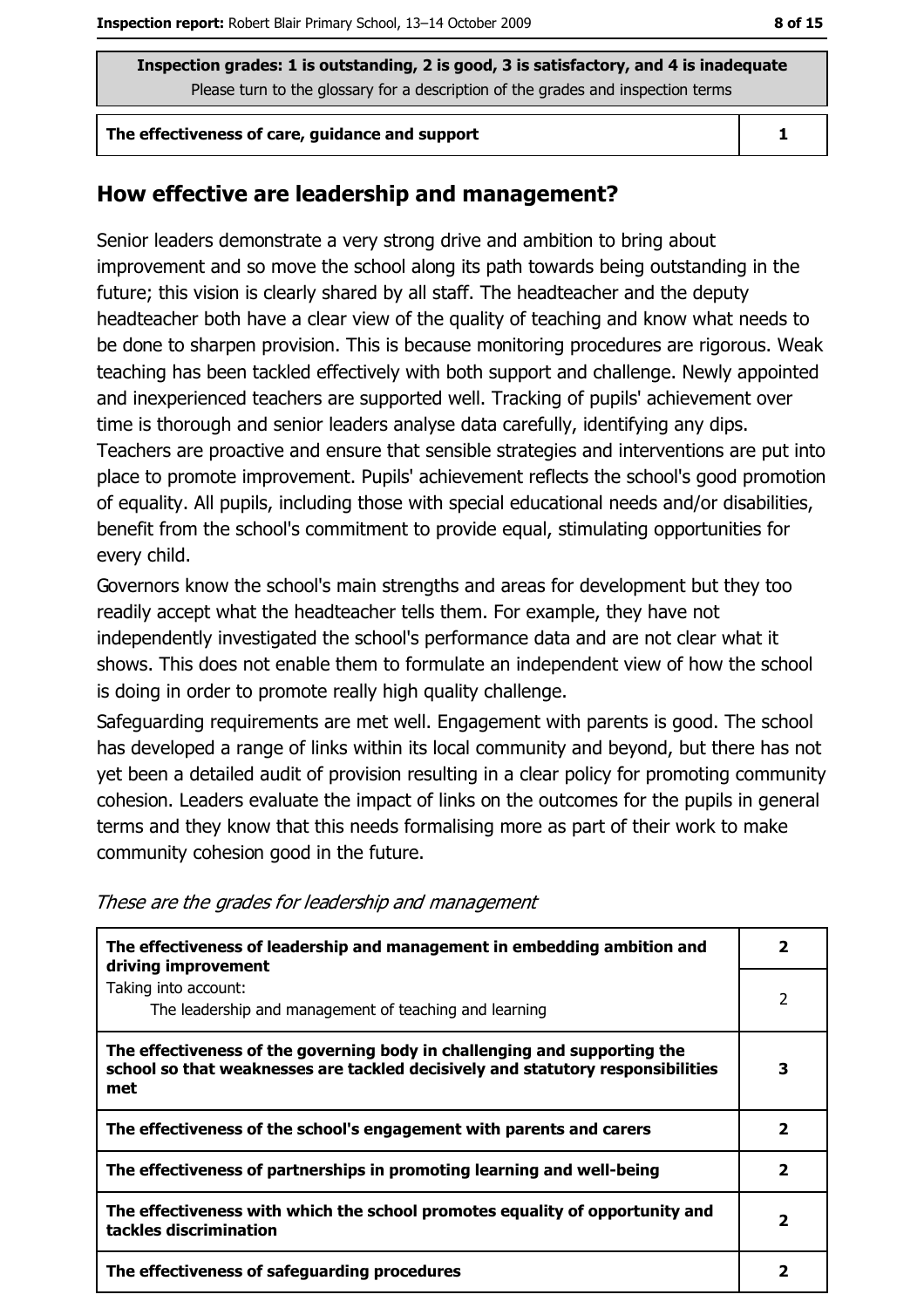| Inspection grades: 1 is outstanding, 2 is good, 3 is satisfactory, and 4 is inadequate<br>Please turn to the glossary for a description of the grades and inspection terms |                |  |
|----------------------------------------------------------------------------------------------------------------------------------------------------------------------------|----------------|--|
| The effectiveness with which the school promotes community cohesion                                                                                                        | 3              |  |
| The effectiveness with which the school deploys resources to achieve<br>value for money                                                                                    | $\overline{2}$ |  |

# **Early Years Foundation Stage**

Children experience a good range of stimulating activities in the Early Years Foundation Stage because it provides a rich and vibrant learning space and teaching is good. The children's own interests and needs are reflected in these activities, for example a group of children thoroughly enjoyed making 'potions' using a variety of exciting ingredients. Children's learning is extended well consistently because staff use the outside areas to best effect.

A high percentage of children arrive in the Nursery with exceptionally low levels of skills, especially in personal development and communication and language. However, they make good progress from their very low starting points. This is the result of good and better teaching which clearly emphasises acquiring basic skills and which promotes social development. The school has worked hard to provide a language-rich environment which is having a good impact on children's communication skills. Even so, many do not reach expected levels by the time they enter Year 1.

Staff work together as a team, led by an enthusiastic and committed Early Years Foundation Stage leader. The leadership team, particularly the Early Years Foundation Stage leader and her staff, have been instrumental in bringing about positive changes and constantly strive for improvements in provision. This results in highly personalised individual planning for pupils' needs, which translates into engaged children who make consistent strides in their learning.

The quality of the learning and development for children in the Children's Centre and other extended services is also good. The spacious, well-resourced Children's Centre provides babies and toddlers with good learning experiences which are stimulating and well planned. There is evidence of good links with parents. Leaders and managers have secured good improvements since the time of the last inspection.

| <b>Overall effectiveness of the Early Years Foundation Stage</b>                             |  |  |
|----------------------------------------------------------------------------------------------|--|--|
| Taking into account:<br>Outcomes for children in the Early Years Foundation Stage            |  |  |
| The quality of provision in the Early Years Foundation Stage                                 |  |  |
| The effectiveness of leadership and management of the Early Years<br><b>Foundation Stage</b> |  |  |

These are the grades for the Early Years Foundation Stage

### **Views of parents and carers**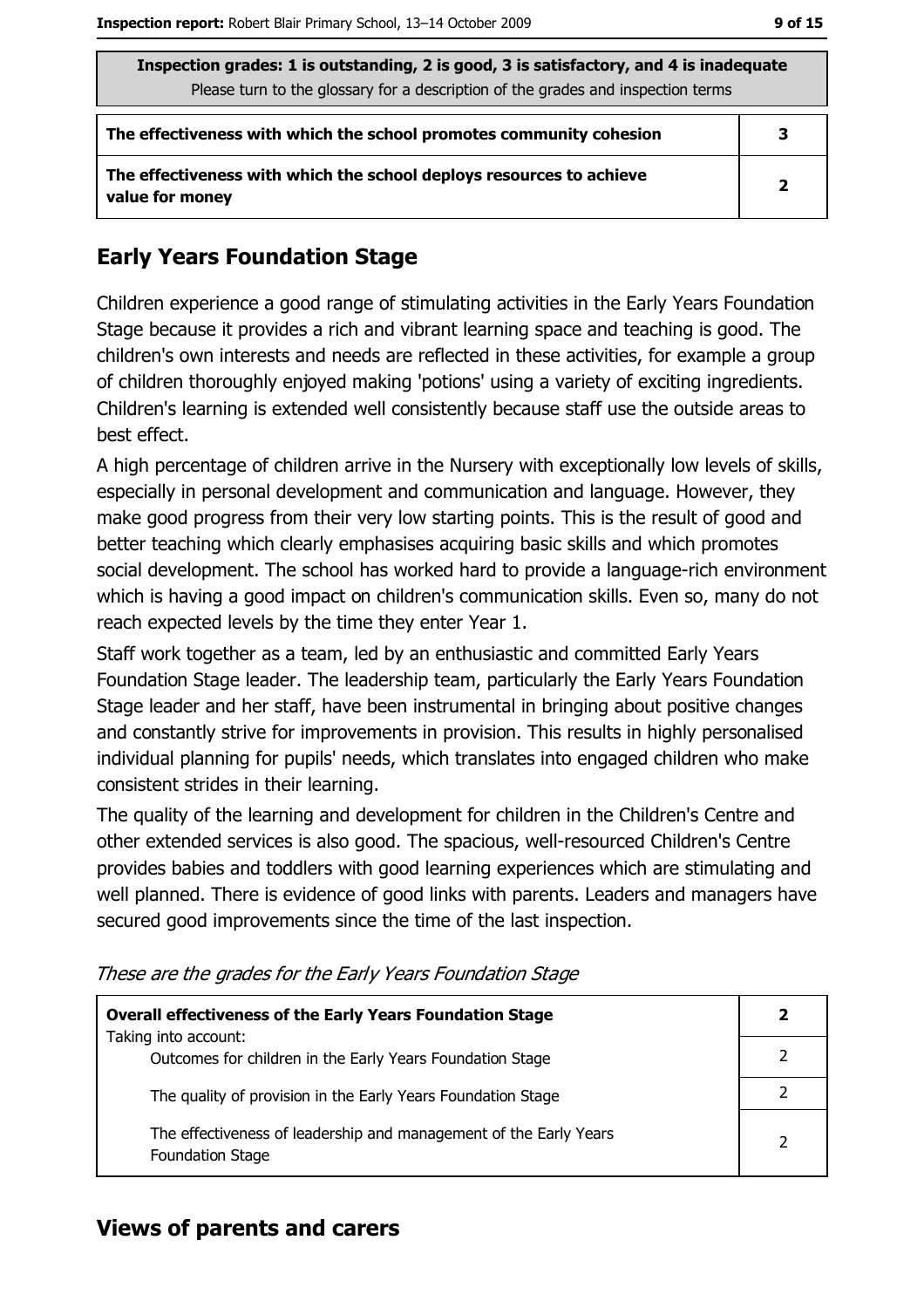Forty-two parents and carers responded to the Ofsted questionnaire. The vast majority of parents were happy with the education provided for their children. Parents were particularly pleased with the way the school meets the individual needs of their children. This was very well supported by inspection evidence and the outstanding care, guidance and support was confirmed. Comments like: 'My child made excellent progress and we had very good communication between his teacher, teaching assistant, speech therapy team and transport team' are testament to this.

A small number of responses pointed to some issues surrounding children's behaviour. Inspection evidence showed this not to be substantiated and behaviour was found to be good overall during the inspection. Nevertheless the school is ever vigilant about safety and behaviour.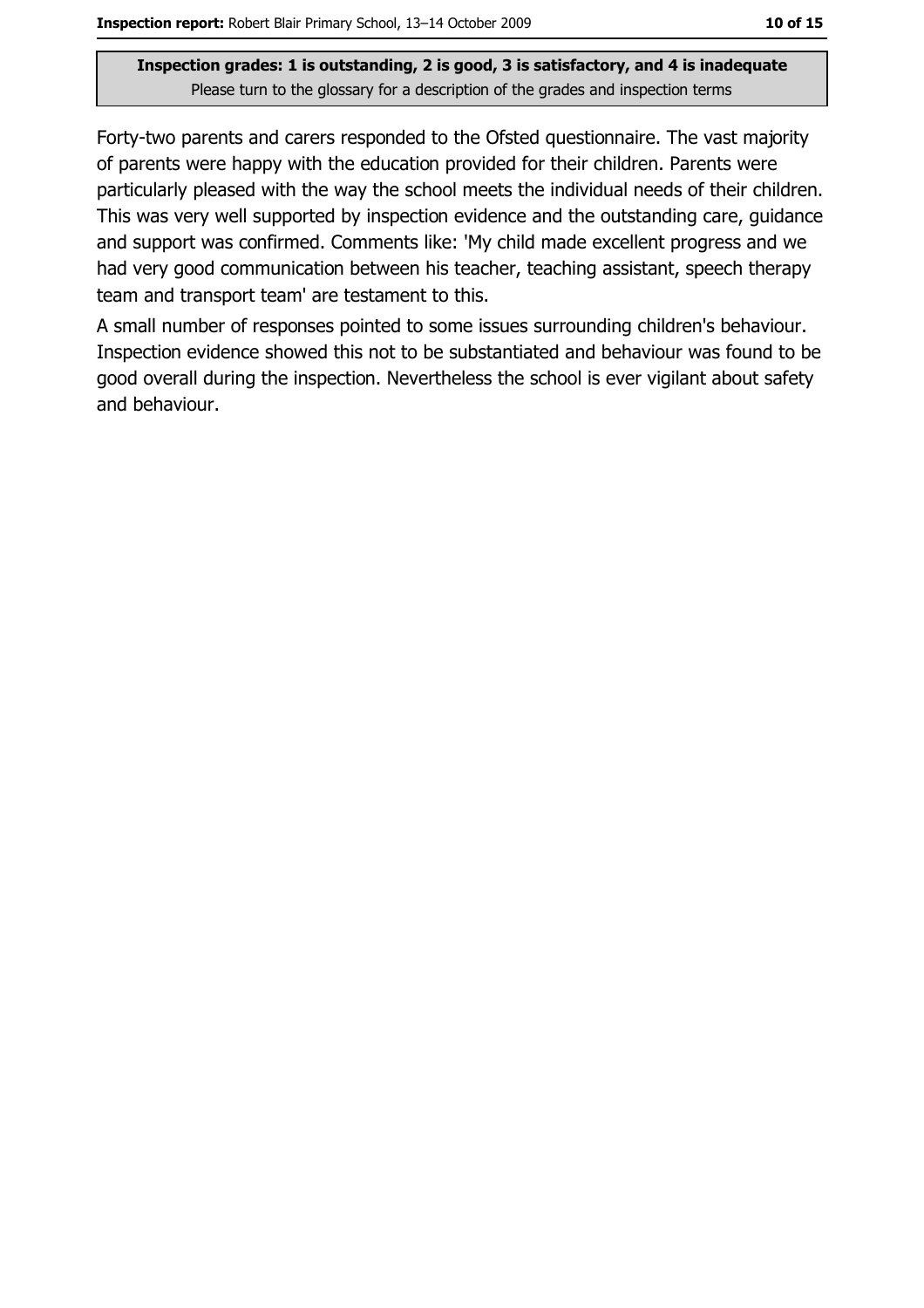### Responses from parents and carers to Ofsted's questionnaire

Ofsted invited all the registered parents and carers of pupils registered at Robert Blair Primary School to complete a questionnaire about their views of the school.

In the questionnaire, parents and carers were asked to record how strongly they agreed with 12 statements about the school.

The inspection team received 44 completed questionnaires by the end of the on-site inspection. In total, there are 243 pupils registered at the school.

| <b>Statements</b>                                                                                                                                                                                                                                       | <b>Strongly</b><br><b>Agree</b> |               | <b>Agree</b> |               | <b>Disagree</b> |                |                | <b>Strongly</b><br>disagree |
|---------------------------------------------------------------------------------------------------------------------------------------------------------------------------------------------------------------------------------------------------------|---------------------------------|---------------|--------------|---------------|-----------------|----------------|----------------|-----------------------------|
|                                                                                                                                                                                                                                                         | <b>Total</b>                    | $\frac{1}{2}$ | <b>Total</b> | $\frac{0}{0}$ | <b>Total</b>    | $\frac{0}{0}$  | <b>Total</b>   | $\frac{1}{2}$               |
| My child enjoys school                                                                                                                                                                                                                                  | 29                              | 64            | 14           | 33            | 1               | 3              | 0              | 0                           |
| The school keeps my child<br>safe                                                                                                                                                                                                                       | 20                              | 48            | 20           | 48            | $\overline{2}$  | 5              | 0              | 0                           |
| The school informs me<br>about my child's progress                                                                                                                                                                                                      | 17                              | 41            | 22           | 52            | 3               | 7              | $\mathbf{0}$   | 0                           |
| My child is making enough<br>progress at this school                                                                                                                                                                                                    | 18                              | 43            | 21           | 50            | $\mathbf{1}$    | 3              | 0              | 0                           |
| The teaching is good at this<br>school                                                                                                                                                                                                                  | 18                              | 43            | 23           | 55            | $\mathbf{1}$    | 3              | 0              | 0                           |
| The school helps me to<br>support my child's learning                                                                                                                                                                                                   | 16                              | 38            | 21           | 50            | 3               | 8              | 0              | 0                           |
| The school helps my child to<br>have a healthy lifestyle                                                                                                                                                                                                | 17                              | 51            | 24           | 47            | $\mathbf{1}$    | $\overline{2}$ | 0              | 0                           |
| The school makes sure that<br>my child is well prepared for<br>the future (for example<br>changing year group,<br>changing school, and for<br>children who are finishing<br>school, entering further or<br>higher education, or<br>entering employment) | 14                              | 33            | 20           | 48            | $\mathbf{1}$    | $\overline{2}$ | $\mathbf 0$    | 0                           |
| The school meets my child's<br>particular needs                                                                                                                                                                                                         | 19                              | 46            | 20           | 48            | $\mathbf 0$     | 0              | 0              | 0                           |
| The school deals effectively<br>with unacceptable behaviour                                                                                                                                                                                             | 17                              | 41            | 20           | 48            | $\mathbf{1}$    | $\overline{2}$ | $\overline{2}$ | 5                           |
| The school takes account of<br>my suggestions and<br>concerns                                                                                                                                                                                           | 14                              | 33            | 21           | 50            | 5               | 12             | 0              | 0                           |
| The school is led and<br>managed effectively                                                                                                                                                                                                            | 17                              | 41            | 19           | 45            | $\overline{2}$  | 5              | 0              | $\mathbf 0$                 |
| Overall, I am happy with my<br>child's experience at this<br>school                                                                                                                                                                                     | 24                              | 57            | 17           | 41            | $\mathbf 0$     | 0              | $\mathbf 0$    | 0                           |

The table above summarises the responses that parents and carers made to each statement. The percentages indicate the proportion of parents and carers giving that response out of the total number of completed questionnaires. Where one or more parents and carers chose not to answer a particular question, the percentages will not add up to 100%.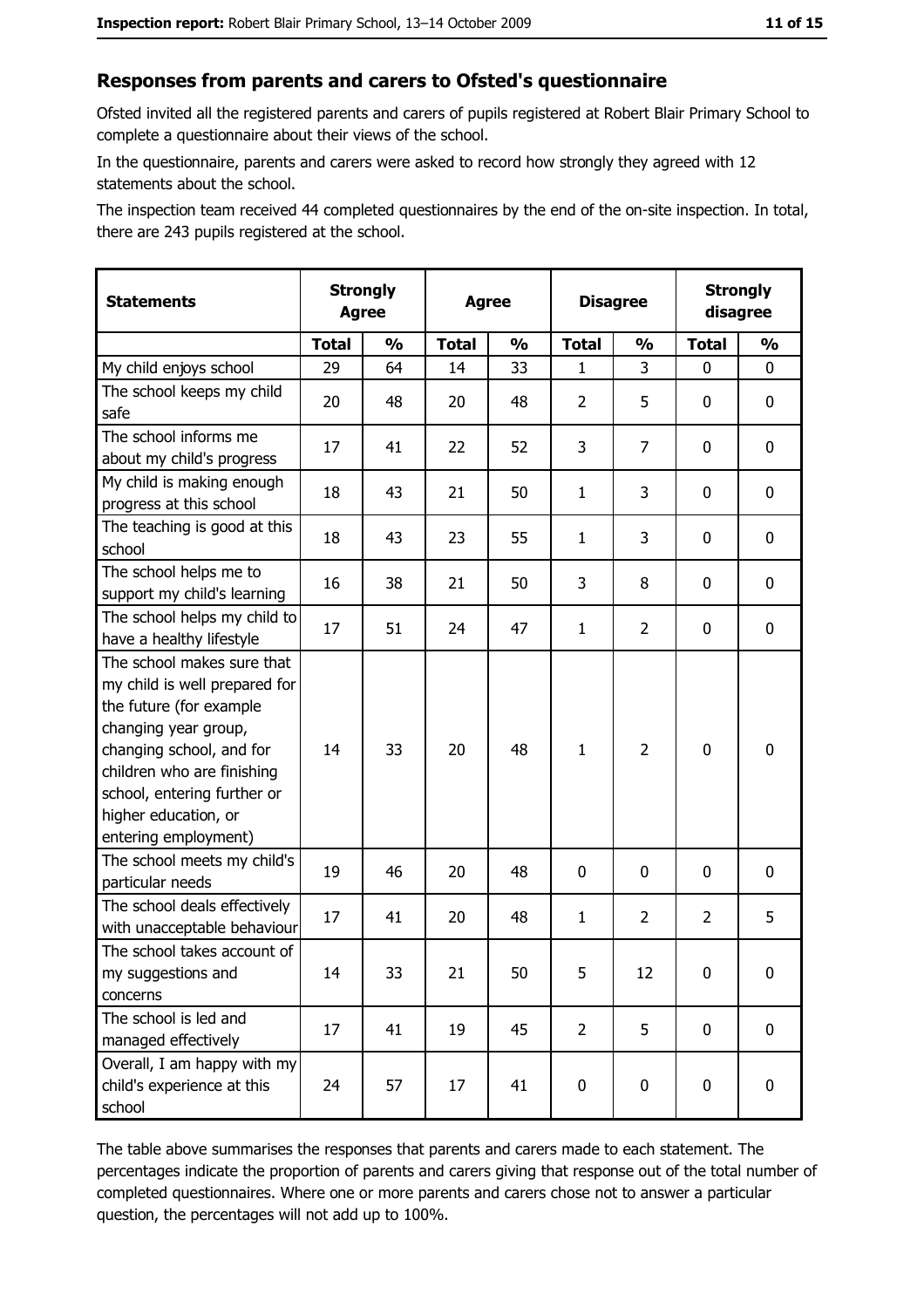# Glossary

| Grade   | <b>Judgement</b> | <b>Description</b>                                                                                                                                                                                                               |
|---------|------------------|----------------------------------------------------------------------------------------------------------------------------------------------------------------------------------------------------------------------------------|
| Grade 1 | Outstanding      | These features are highly effective. An oustanding<br>school provides exceptionally well for its pupils' needs.                                                                                                                  |
| Grade 2 | Good             | These are very positive features of a school. A school<br>that is good is serving its pupils well.                                                                                                                               |
| Grade 3 | Satisfactory     | These features are of reasonable quality. A satisfactory<br>school is providing adequately for its pupils.                                                                                                                       |
| Grade 4 | Inadequate       | These features are not of an acceptable standard. An<br>inadequate school needs to make significant<br>improvement in order to meet the needs of its pupils.<br>Ofsted inspectors will make further visits until it<br>improves. |

# What inspection judgements mean

# Overall effectiveness of schools inspected between September 2007 and July 2008

|                       | Overall effectiveness judgement (percentage of<br>schools) |      |                     |                   |  |
|-----------------------|------------------------------------------------------------|------|---------------------|-------------------|--|
| <b>Type of school</b> | Outstanding                                                | Good | <b>Satisfactory</b> | <b>Inadequate</b> |  |
| Nursery schools       | 39                                                         | 58   | 3                   | 0                 |  |
| Primary schools       | 13                                                         | 50   | 33                  | 4                 |  |
| Secondary schools     | 17                                                         | 40   | 34                  | 9                 |  |
| Sixth forms           | 18                                                         | 43   | 37                  | $\overline{2}$    |  |
| Special schools       | 26                                                         | 54   | 18                  | $\overline{2}$    |  |
| Pupil referral units  | 7                                                          | 55   | 30                  | 7                 |  |
| All schools           | 15                                                         | 49   | 32                  | 5                 |  |

New school inspection arrangements were introduced on 1 September 2009. This means that inspectors now make some additional judgements that were not made previously.

The data in the table above were reported in The Annual Report of Her Majesty's Chief Inspector of Education, Children's Services and Skills 2007/08.

Percentages are rounded and do not always add exactly to 100. Secondary school figures include those that have sixth forms, and sixth form figures include only the data specifically for sixth form inspection judgements.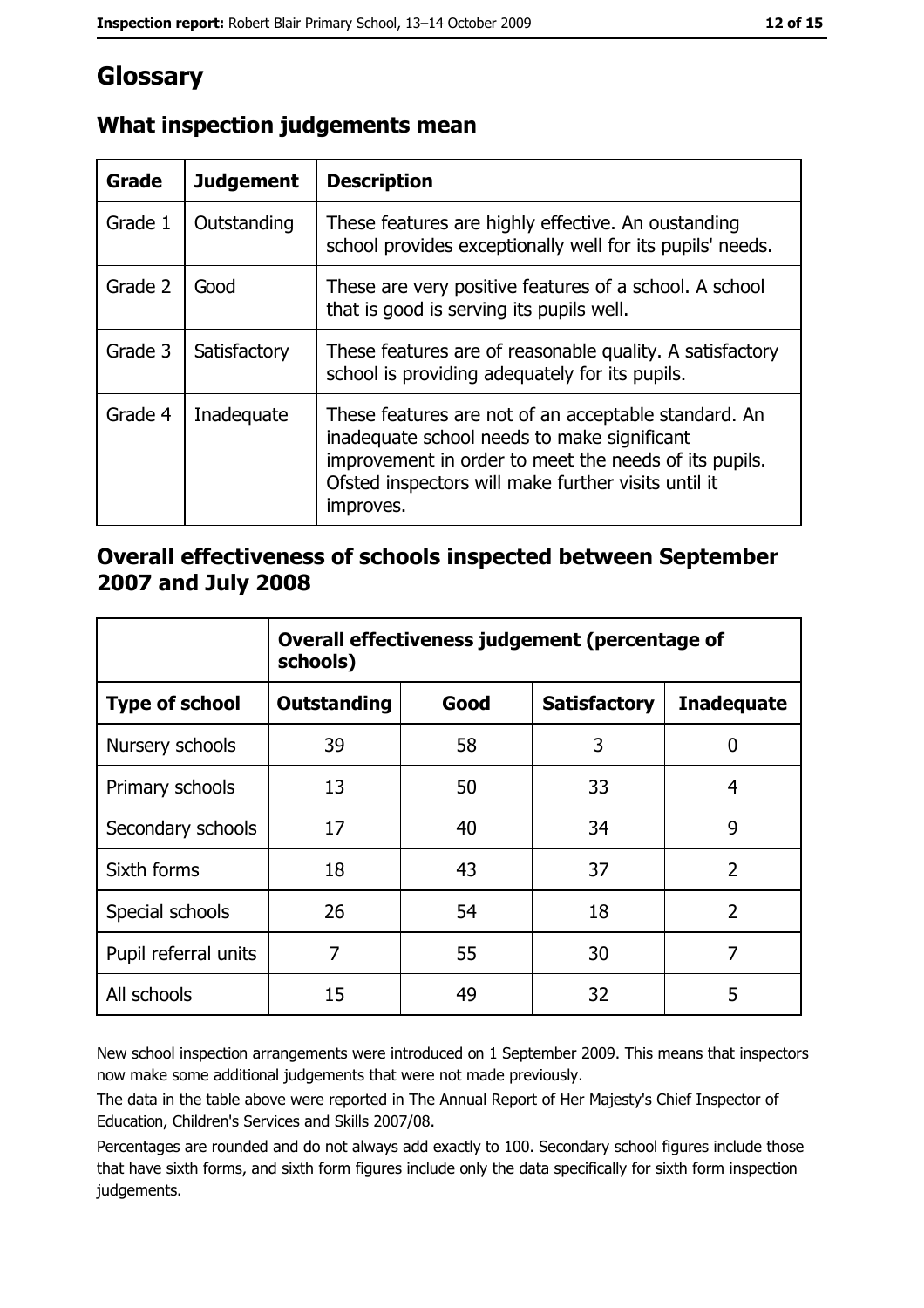# **Common terminology used by inspectors**

| Achievement:                  | the progress and success of a pupil in<br>their learning, development or training.                                                                                                                                                                                                                           |
|-------------------------------|--------------------------------------------------------------------------------------------------------------------------------------------------------------------------------------------------------------------------------------------------------------------------------------------------------------|
| Attainment:                   | the standard of the pupils' work shown by<br>test and examination results and in<br>lessons.                                                                                                                                                                                                                 |
| Capacity to improve:          | the proven ability of the school to<br>continue improving. Inspectors base this<br>judgement on what the school has<br>accomplished so far and on the quality of<br>its systems to maintain improvement.                                                                                                     |
| Leadership and management:    | the contribution of all the staff with<br>responsibilities, not just the headteacher,<br>to identifying priorities, directing and<br>motivating staff and running the school.                                                                                                                                |
| Learning:                     | how well pupils acquire knowledge,<br>develop their understanding, learn and<br>practise skills and are developing their<br>competence as learners.                                                                                                                                                          |
| <b>Overall effectiveness:</b> | inspectors form a judgement on a school's<br>overall effectiveness based on the findings<br>from their inspection of the school. The<br>following judgements, in particular,<br>influence what the overall effectiveness<br>judgement will be.                                                               |
|                               | The school's capacity for sustained<br>improvement.<br>Outcomes for individuals and groups<br>of pupils.<br>The quality of teaching.<br>The extent to which the curriculum<br>meets pupil's needs, including where<br>relevant, through partnerships.<br>The effectiveness of care, guidance<br>and support. |
| Progress:                     | the rate at which pupils are learning in<br>lessons and over longer periods of time. It<br>is often measured by comparing the<br>pupils' attainment at the end of a key<br>stage with their attainment when they<br>started.                                                                                 |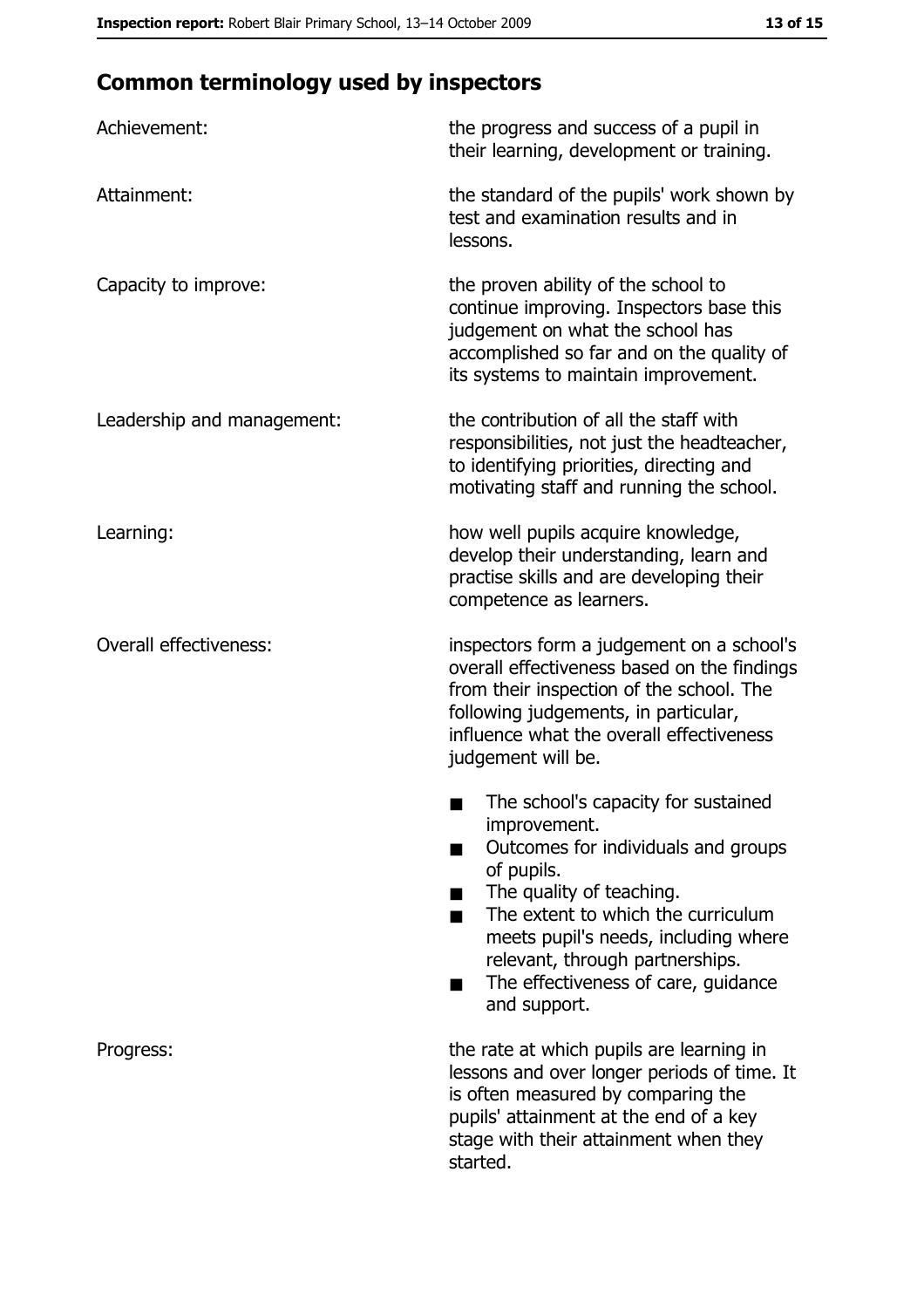This letter is provided for the school, parents and carers to share with their children. It describes Ofsted's main findings from the inspection of their school.



# 15 October 2009

**Dear Pupils** 

Inspection of Robert Blair Primary School, Islington, London, N7 9QJ

We enjoyed our visit to your school and thank you for the friendly way you spoke to us. We met groups of pupils and we were very interested in what you had to say. You told us about what you liked and enjoyed, and why.

We saw that you behave well in class and round the school and enjoy your lessons. You told us how important it is to do your best and to be helpful and polite. You enjoy going on trips and attending after-school clubs. You also told us about how you enjoy taking responsibility, particularly as school councillors. Your headteacher leads the school well. Along with his team of leaders, he aims to help all of you do the best that you can. Teachers teach you well, particularly those who teach the youngest children. They prepare interesting activities for you to participate in during lessons. We saw all your beautiful art work displayed around the school; you should be really proud of it'. We think Robert Blair is a good school. This means it does lots of things well, but also needs to make a few things better.

- The one that affects you most is the amount of school some of you miss. Missing  $\blacksquare$ school stops you from learning, so perhaps some of you can persuade your parents to see that you come to school every day, if possible. If you are ill, you and your parents cannot help it, but there are other times when some of you could have gone to school but your parents took you away on long holidays.
- The governors need to attend some training to help them understand how well the  $\blacksquare$ school is doing, so we have asked the headteacher to arrange this.
- We have asked your school to help you all to understand more about the community and world in which you live.

We hope you continue to enjoy your time at Robert Blair.

Yours faithfully

**Glynis Bradley-Peat** 

Lead inspector